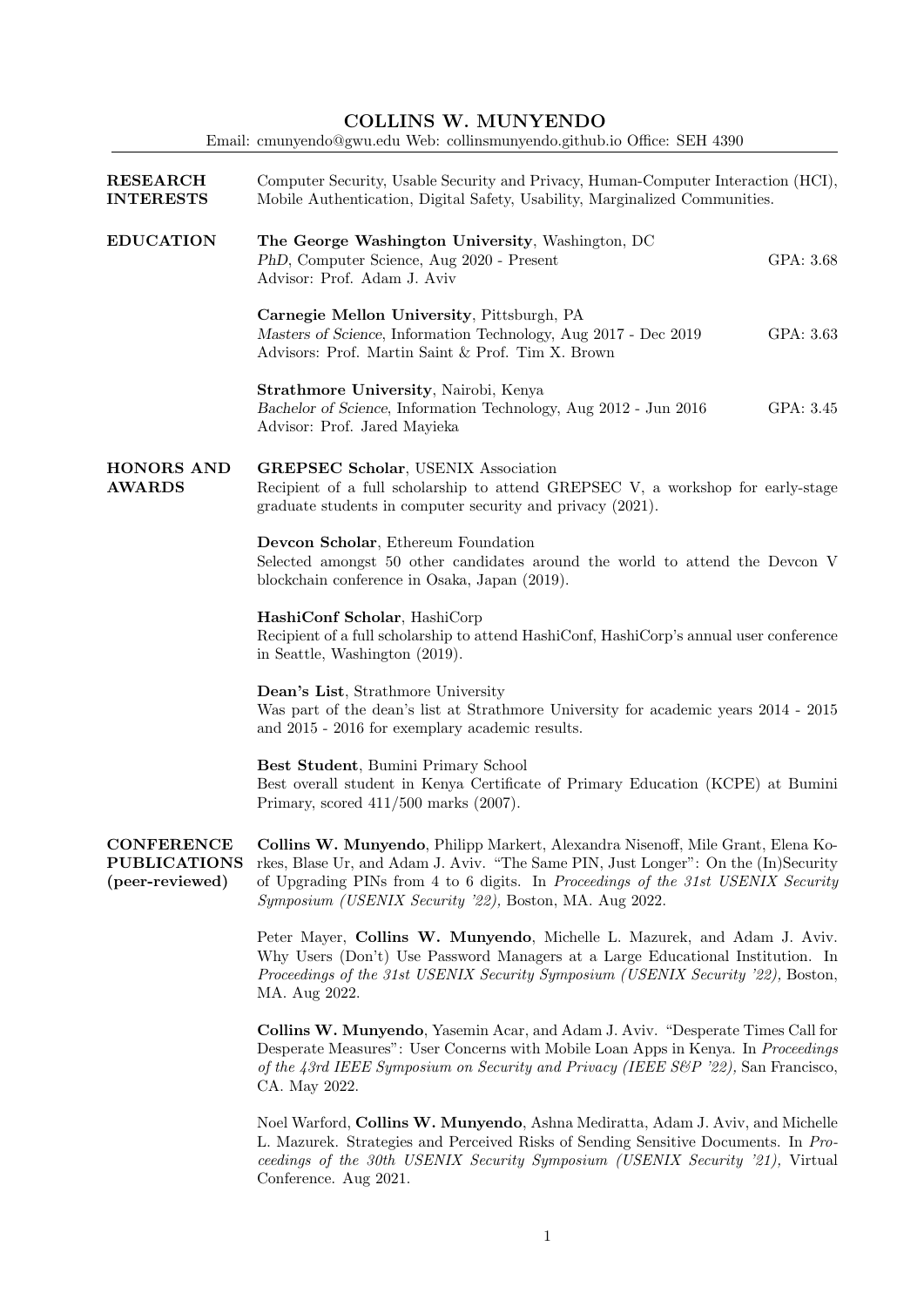Collins W. Munyendo, Miles Grant, Philipp Markert, Timothy J. Forman, and Adam J. Aviv. Using a Blocklist to Improve Security of User Selection of Android Patterns. In Proceedings of the 17th Symposium on Usable Privacy and Security (SOUPS '21), Virtual Conference. Aug 2021.

| <b>TEACHING</b><br><b>EXPERIENCE</b> | <b>Graduate Teaching Assistant</b><br>Pittsburgh, PA<br>Course: Linux Programming.                                                                                                                                             | Carnegie Mellon University<br>Fall 2019, 2020 and 2021  |  |
|--------------------------------------|--------------------------------------------------------------------------------------------------------------------------------------------------------------------------------------------------------------------------------|---------------------------------------------------------|--|
|                                      | <b>Graduate Teaching Assistant</b><br>Pittsburgh, PA<br>Courses: First-Year Seminar and MSIT Practicum.                                                                                                                        | Carnegie Mellon University<br>Fall 2018 and Spring 2019 |  |
| <b>INDUSTRY</b><br><b>EXPERIENCE</b> | <b>Security Consultant</b><br>Nairobi, Kenya<br>Secured the digital resources of the organization and its clients' via monitoring security<br>events, alerts and incoming issues. Additionally administered security training. | Silensec Limited<br>Oct $2018$ - Jul $2021$             |  |
|                                      | Lead Ambassador<br>Singapore<br>Coordinated and supported Metis Ambassadors across Africa, and improved visibility<br>of the company through blogs and other technical write-ups.                                              | Metis<br>Mar 2021 - Jul 2021                            |  |
|                                      | Software Engineer Intern<br>Kigali, Rwanda<br>Researched and developed a USSD-to-blockchain system to enable refugees in the de-<br>veloping world easily and conveniently transfer value across borders.                      | Leaf Global Fintech<br>Aug 2018 - Dec 2018              |  |
|                                      | Software Engineer Intern<br>Pittsburgh, PA<br>Worked in a team to improve patient flow for Rwanda's healthcare system through the<br>development of a USSD scheduling application in Java to reduce patient waiting.           | TeleTracking Technologies<br>May 2018 - Aug 2018        |  |
|                                      | <b>Technical Sales Intern</b><br>Nairobi, Kenya<br>Designed bio-metric security solutions for new and existing customers, and provided<br>them with technical product support. Additionally secured new customers.             | Triple S Solutions<br>Nov 2016 - Apr 2017               |  |
|                                      | Sales Intern<br>Nairobi, Kenya<br>Generated sales leads and secured new customers, prepared sales proposals and quota-<br>tions, and supported existing customers. Additionally facilitated trainings.                         | World Ahead Biz<br>Sep 2016 - Oct 2017                  |  |
|                                      | <b>Lead Researcher</b><br>Nairobi, Kenya<br>Investigated the state-of-the-art fashion industry in Kenya, and developed customer<br>buyer profiles for the company and its customers. Additionally explored new markets.        | Genteel Fashion and Grooming<br>Jul 2015 - Jun 2016     |  |
|                                      | <b>Network Engineer Intern</b><br>Nairobi, Kenya<br>Worked with other employees to set up and fix network problems for more than fifty<br>customers. Additionally revamped all faulty computers in the technical department.   | Kenya Web Limited<br>Mar 2015 - Jun 2015                |  |
| <b>CONFERENCE</b><br><b>TALKS</b>    | "Desperate Times Call for Desperate Measures": User Concerns with Mobile Loan<br>Apps in Kenya. 43rd IEEE Symposium on Security and Privacy (IEEE S&P '22), San<br>Francisco, CA. May, 2022.                                   |                                                         |  |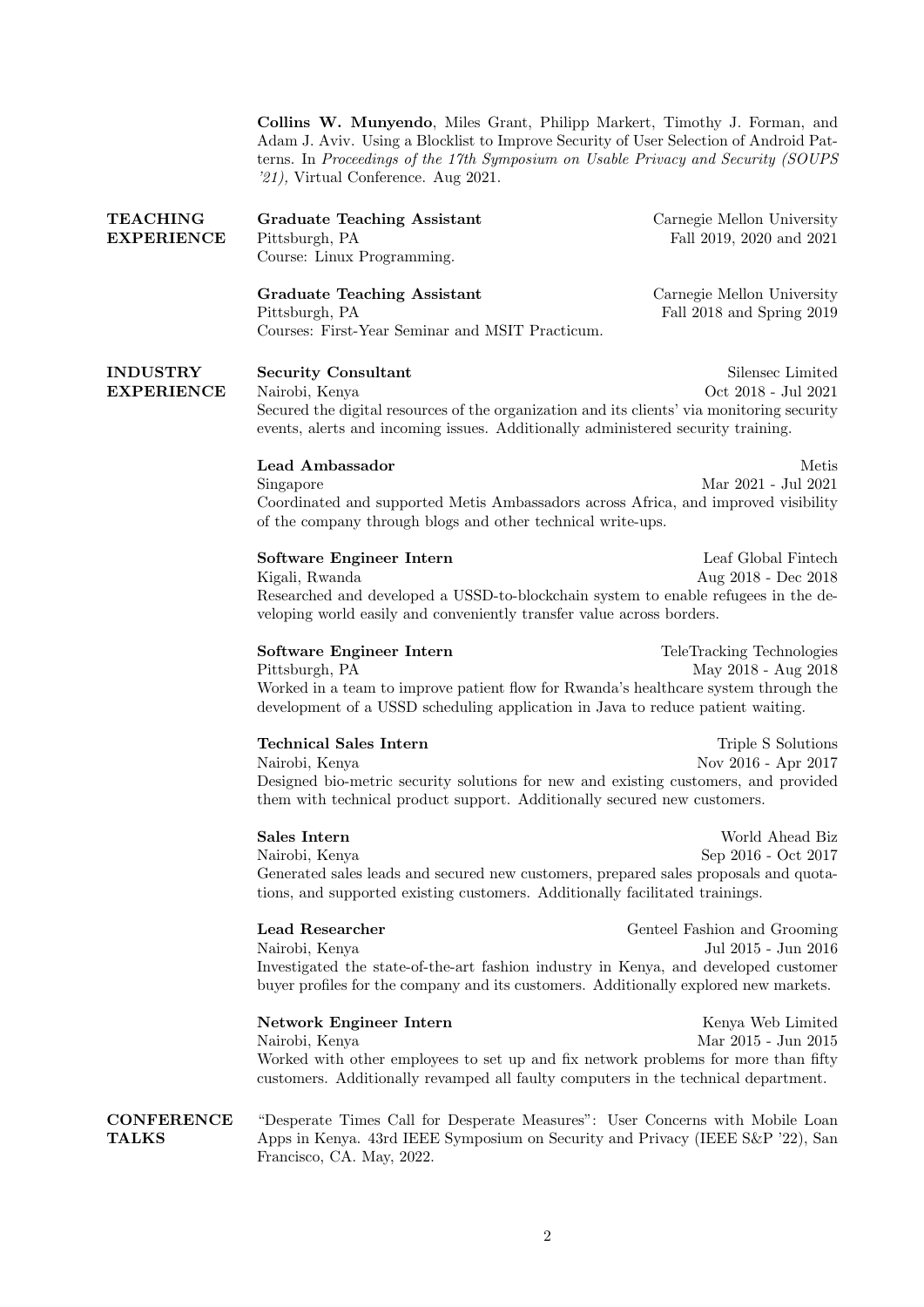Using a Blocklist to Improve Security of User Selection of Android Patterns. 17th Symposium on Usable Privacy and Security (SOUPS '21), Virtual. Aug, 2021.

INVITED TALKS "Desperate Times Call for Desperate Measures": User Concerns with Mobile Loan Apps in Kenya. Capital-Area Colloquium on Trustworthy and Usable Security/Privacy (CACTUS/P), Washington DC. May, 2022.

> "Desperate Times Call for Desperate Measures": User Concerns with Mobile Loan Apps in Kenya. University of Washington, Seattle, WA. May, 2022.

> "The Same PIN, Just Longer": On the (In)security of Upgrading PINs from 4 to 6 digits. Capital-Area Colloquium on Trustworthy and Usable Security/Privacy (CAC-TUS/P), College Park, MD. Dec, 2021.

MEDIA COVERAGE How Android Unlocking Patterns Could Be Made More Secure. Tech Xplore and Ruhr University Bochum Press, 2021.

PROFESSIONAL External Reviewer, CHI 2022 Late-Breaking Work, 2022. SERVICE Member, GW Data Privacy Committee, 2022.

STUDENT MENTORING Ruining Yang, Masters Student, The George Washington University. Xiaoyuan Wu, Undergraduate Student, The George Washington University. Eddie Cosic, Undergraduate Student, The George Washington University. Elena Korkes, Undergraduate Student, The George Washington University. Miles Grant, Undergraduate Student, The George Washington University. Julius Mkumbo, Masters Student, Carnegie Mellon University. Kizito Nyuytiymbiy, Masters Student, Carnegie Mellon University.

LEADERSHIP AND SERVICE Student Leader **Bridges International** Washington, DC Jan 2022 - Present Assisting and supporting international students at GW settle into life in the US.

> **Chapter Lead** Blockchain Kenya Nairobi, Kenya Oct 2019 - Present Growing the blockchain ecosystem in Kenya through hackathons and other meetups.

> Volunteer Nipe Sauti Africa Nairobi, Kenya Dec 2016 - Present Responsible for identifying and conducting projects to improve livelihoods in Kenya.

Mentor Django Girls Kigali Kigali, Rwanda Aug 2017 - Present Mentoring and introducing programming to young women in Rwanda.

BUIDL Ambassador Ethereum Foundation Nairobi, Kenya Nov 2019 - May 2020 Nurtured community development and accelerated the adoption of blockchain technology through face-to-face as well as real-life interactions with users.

Chief Security Officer Software Engineering Club Carnegie Mellon University Aug 2017 - May 2018 Improved cyber-awareness at the university through activities including a Cyber Security Hackathon with Facebook.

President Techy Talkers Toastmasters Towns Carnegie Mellon University Aug 2017 - May 2018 Improved public speaking in the school via public speaking events and competitions.